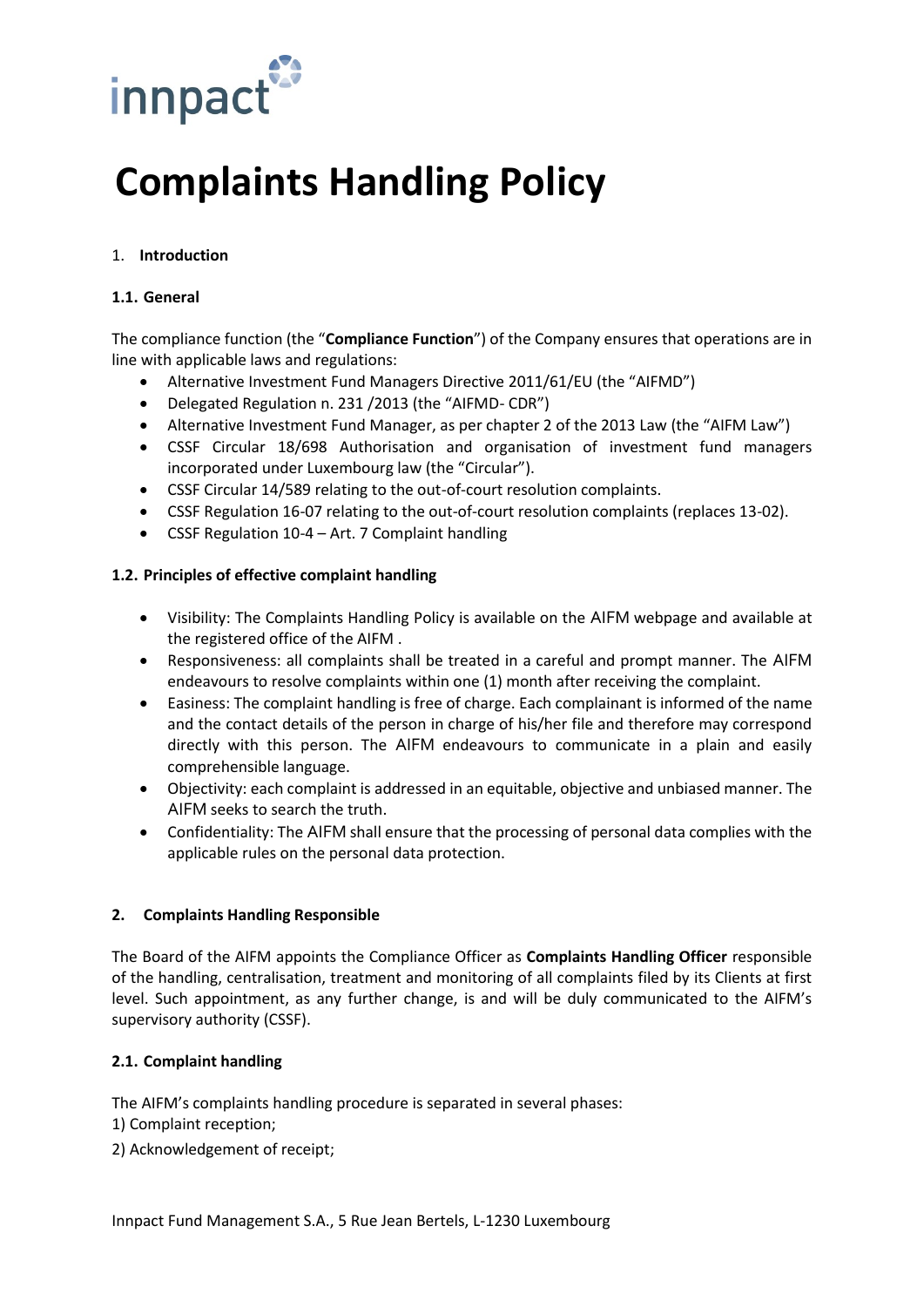

- 3) Registration and information;
- 4) Investigation;
- 5) Answer to the complainant;
- 6) Reconsideration of the complaint at a second level;
- 7) Existence of the out-of-court complaint resolution at the CSSF;
- 8) Liability calculation;
- 9) Complaints monitoring and reporting.

# **2.2. Complaint reception**

In case a complaint arises, it must be addressed to: **Innpact Fund Management SA** 

5, Rue Jean Bertels L-1230 Luxembourg Fax: +352 27029320 E-mail: complaints@innpact.com For the attention of: Complaints Handling Officer, responsible of the collection, centralization and treatment of all complaints filed by the investors at first level.

# **2.3. Acknowledgement of receipt**

On receipt of a complaint, the Complaints Handling Officer shall send an acknowledgment of receipt within ten (10) days after the receipt of the complaint (unless the complete answer itself is provided to the complainant within this period).

The acknowledgment of receipt should inform the complainant of:

- the name and contact detail of the person in charge of his/her file, if different from the Complaints Handling Officer; and

- the timescale to respond to the complaint.

# **2.4. Registration and information**

If the complaint can be resolved to the client's satisfaction within 24 hours of first being received, a note should be placed on the complaints register briefly outlining the nature of the complaint and the action/outcome agreed with the Client.

If the complaint cannot be solved within 24 hours, or has come through the CSSF, the Complaints Handling Officer immediately informs the Conducting Officers and the Board.

The Complaints Handling Officer will keep track of the steps of the complaint handling and of any difficulties it has experienced.

# **2.5. Investigation**

Once received, the Complaints Handling Officer arranges to investigate the complaint. A review of the investor file/record (if any) and relevant documentation should be carried out in an attempt to resolve the complaint without delay.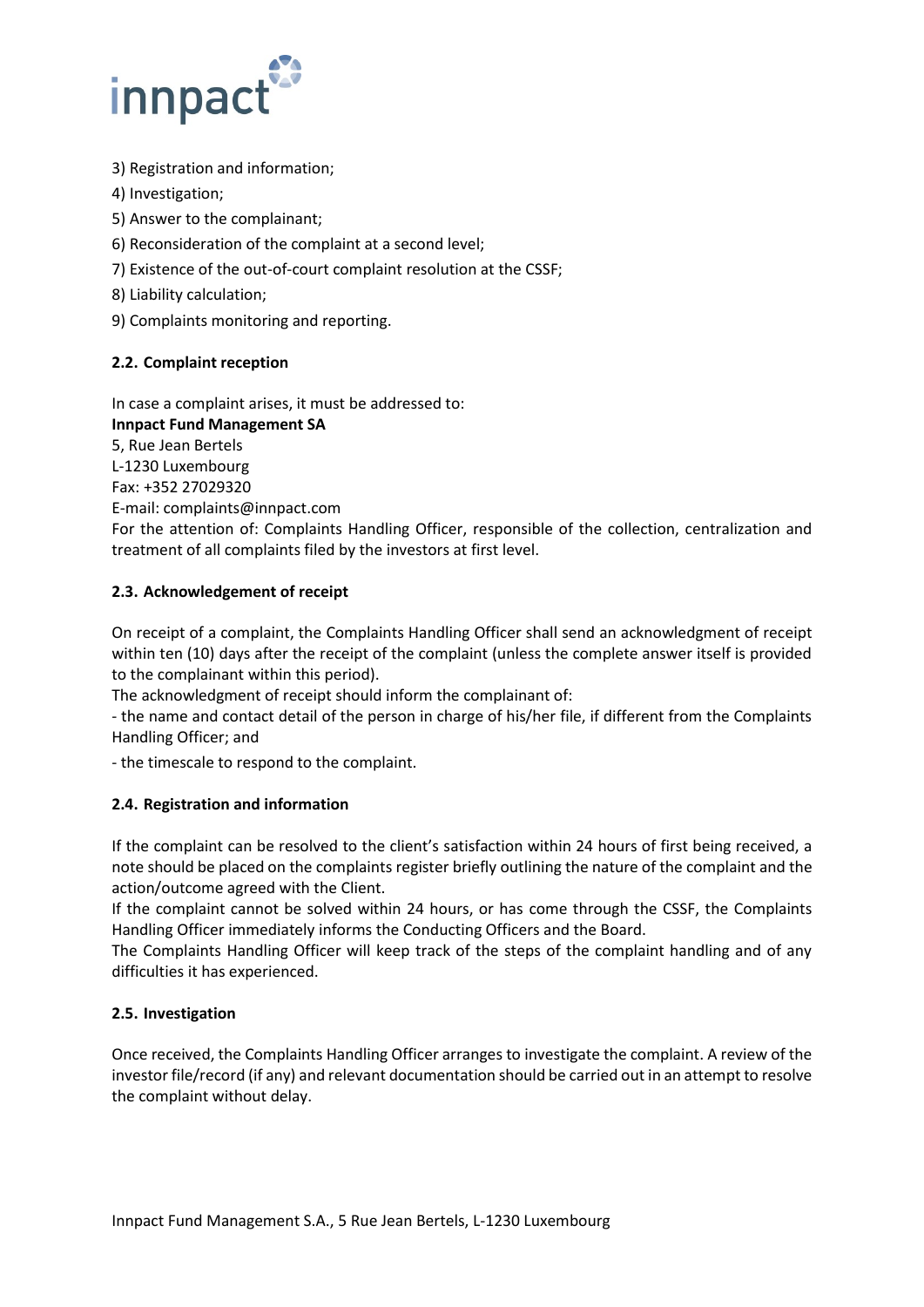

#### **2.6. Answer to the complainant**

The Complaints Handling Officer shall provide an answer within a period which cannot exceed 1 month between the date of receipt of the complaint and the date at which the answer to the complainant is sent.

If the complaint cannot be resolved within this period, the complainant will be informed by the Complaints Handling Officer of (i) the reasons why the issue remains unresolved, (ii) the steps to be taken to resolve the matter as well as (iii) an indication of the date at which the examination of the complaint will be achieved and at the latest within two (2) months.

## **2.7. Escalation of the complaint at a second level**

Where the complainant did not obtain an answer or a satisfactory answer, he/she will have the opportunity to raise the complaint up to the level of the Board.

The same principles as for the complaint handling at the first level shall apply.

## **2.8. Existence of the out-of-court complaint resolution at the CSSF**

If the complaint handling at this level does not represent a satisfactory answer for the complainant, he/she can contact the CSSF and address his/her complaint as prescribed at the following link: <http://www.cssf.lu/en/consumer/complaints>

## **2.9. Liability calculation**

In case the complaint leads to a liability of the Board, the Conducting Officers or a Delegated Party, the Senior Management will inform the Complaints Handling Officer and coordinate the provision of a refund estimation which will be then approved by the Board.

#### **2.10. Complaints monitoring and reporting**

Complaints shall be documented by short notations in a **Complaints Register**. The Complaints Register entries shall include the following information:

- Date of the complaint;
- Name the client;
- Summary of the complaint;
- Summary of corrective measure (specifying any compensation);

• Remarks concerning the need to follow up and suggestions, if any, on possible procedural improvements.

The register shall include the number of complaints registered by the AIFM classified by the type of complaints, as well as a summary report of the complaints and the measures taken to handle them.